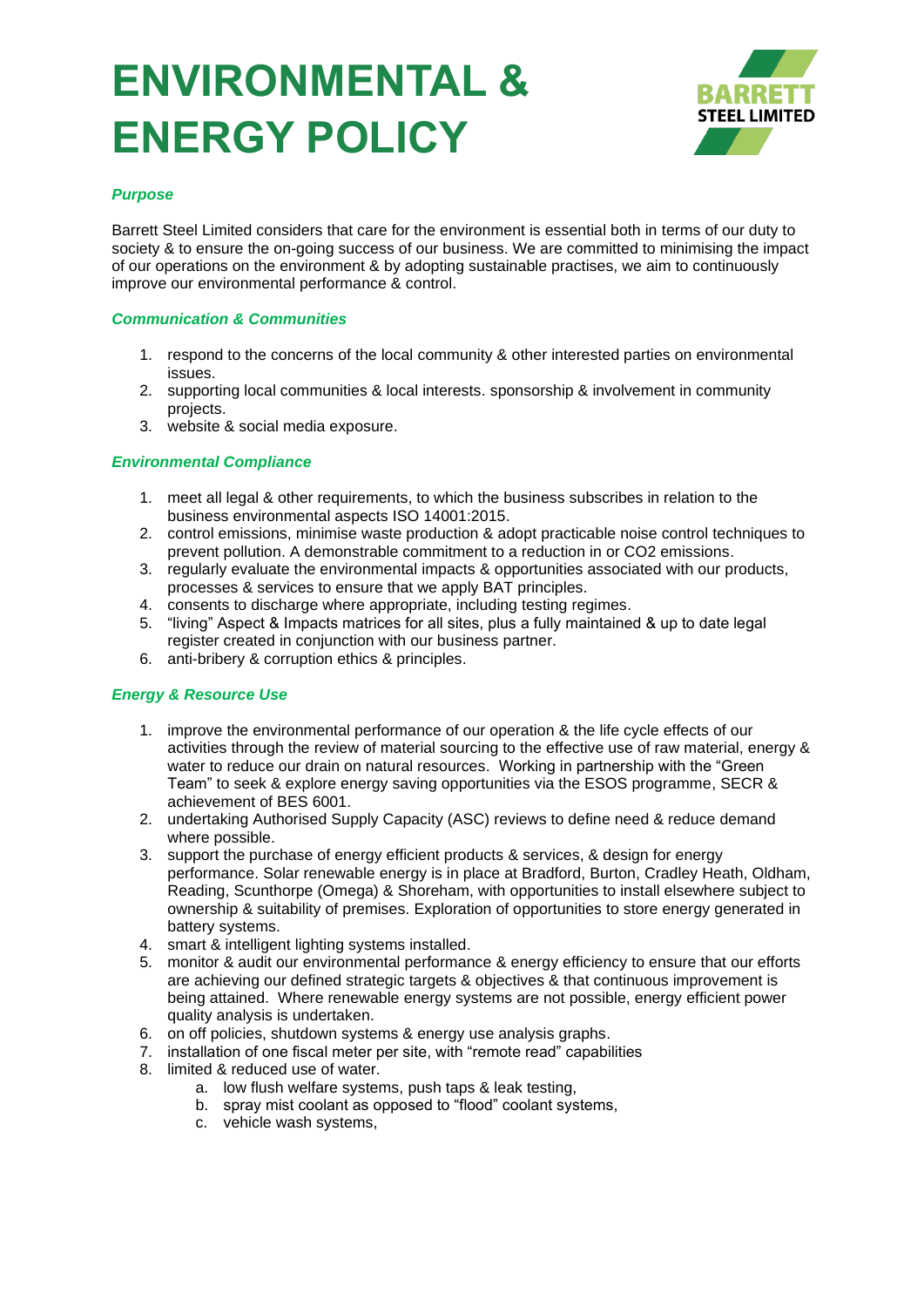## **ENVIRONMENTAL & ENERGY POLICY**



### *Learning & Development*

- 1. implement an effective environmental & energy management system & to ensure the environmental training and awareness of our workforce.
- 2. government funded schemes.
- 3. equal opportunity schemes such Science, Technology, Engineering & Maths (STEM), projects.
- 4. upskilling the workforce via "warehouse to wheels" (see also Transport section).

## *Legal Compliance Registers*

1. Electrical, Environmental, Finance & Taxation, Gender Pay Gap Reporting, Health & Safety, Human Resources, Payroll, Standards & Specifications, Transport & Waste Management compliance register reviewed at least annually (usually December/January).

## *Material Utilisation*

- 1. improve the environmental performance of our operation & the life cycle effects of our activities through the review of material sourcing to the effective use of raw material.
	- a. material optimiser systems,
	- b. off-cut parameter controls,
- 2. waste material "transacted" as a commodity & recycled in to the metal production industries.
- 3. "lifecycle" assessment of steel & related activities.

## *Purchase & Procurement*

- 1. encourage suppliers and contractors to maintain sound environmental practices.
- 2. supplier vendor application forms, with defined requirements for authorisation to supply.
- 3. due diligence assessments of suppliers.

#### *Technology*

Implementation of a new ERP system "EPICOR" which will facilitate efficiencies & improvements around material purchasing, sales, operational handling, processing & delivery of products & services.

#### *Transport*

- 1. Improvements in the utilisation of the commercial fleet
	- a. 50% of the commercial fleet to be Euro V or VI engines by 2020 & continued commitment thereafter,
	- b. replacement of FLT & SL with electric "green" models,
	- c. monitoring, measurement & reporting of vehicle idling & avoidance techniques,
	- d. avoidance of steel tourism & efficient load planning systems (VLP)
	- e. fuel economy & optimum driving skills training, harsh braking & excessive accelerating monitoring,
- 2. selection & availability of company vehicles (cars)

#### *Waste Management*

- 1. segregation & waste management, reporting & performance monitoring via waste management service providers.
- 2. maximisation of material utilisation & "scrap" value & recyclable content.